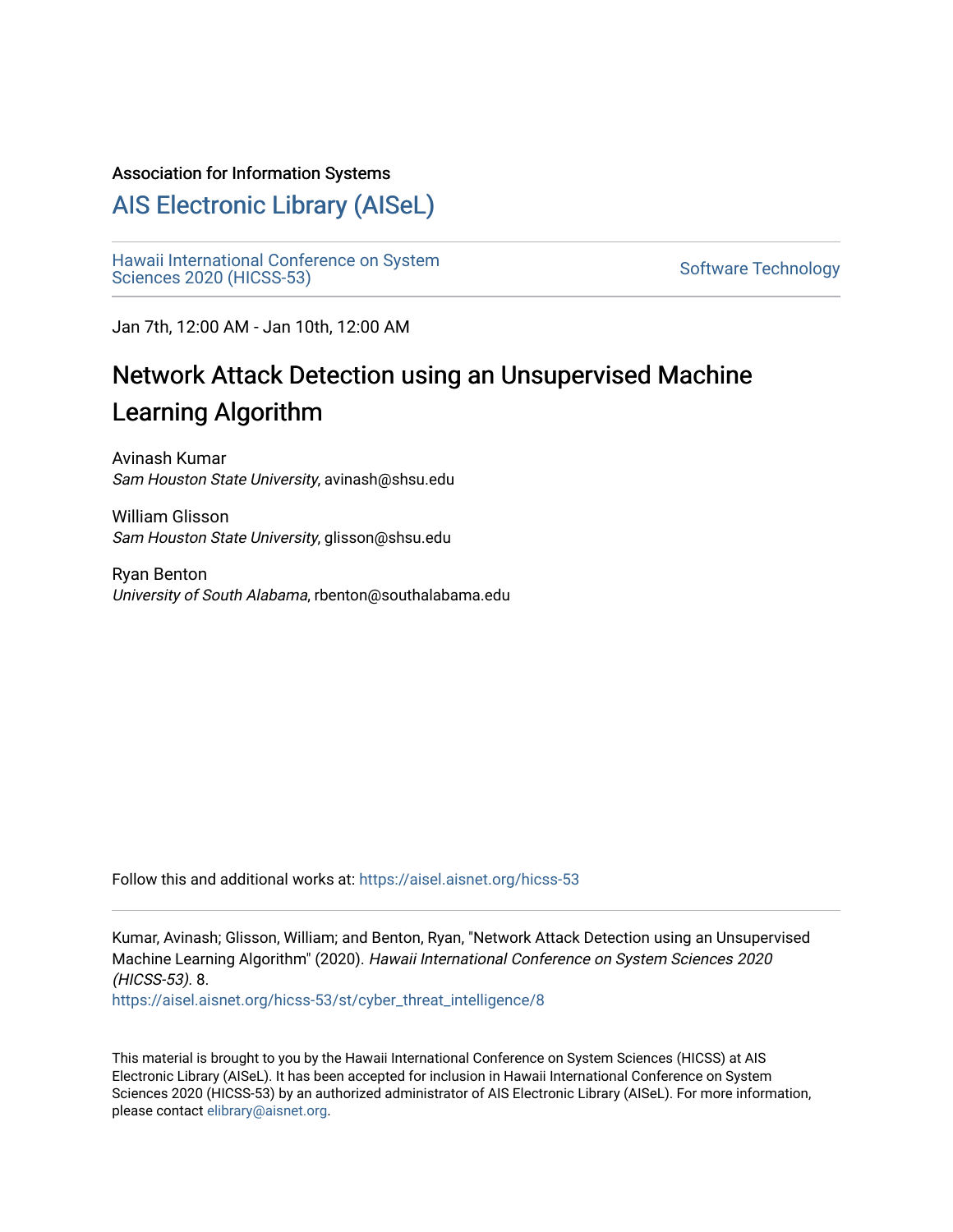## **Network Attack Detection using an Unsupervised Machine Learning Algorithm**

 Avinash Kumar Cyber Forensics Intelligence Center Dept of Computer Science Sam Houston State University [avinash@shsu.edu](mailto:avinash@shsu.edu)

 William Bradley Glisson Cyber Forensics Intelligence Center Dept of Computer Science Sam Houston State University [glisson@shsu.edu](mailto:glisson@shsu.edu)

Ryan Benton Dept of Computer Science School of Computing University of South Alabama [rbenton@southalabama.edu](mailto:rbenton@southalabama.edu)

## **Abstract**

*With the increase in network connectivity in today's web-enabled environments, there is an escalation in cyber-related crimes. This increase in illicit activity prompts organizations to address network security risk issues by attempting to detect malicious activity. This research investigates the application of a MeanShift algorithm to detect an attack on a network. The algorithm is validated against the KDD 99 dataset and presents an accuracy of 81.2% and detection rate of 79.1%. The contribution of this research is two-fold. First, it provides an initial application of a MeanShift algorithm on a network traffic dataset to detect an attack. Second, it provides the foundation for future research involving the application of MeanShift algorithm in the area of network attack detection.*

## **1. Introduction**

Globally, the number of internet users continues to increase and is reaching new highs in various areas, such as social media, online banking, and online streaming [1]. The rise in internet users appears to correlate with an escalation in cyber-crimes, which creates a risk for the organization's information security [2]. Detecting and responding to security incidents interest both industry and academicians [3-6]. According to a report by Forrester's, government, retail, and technology industries constituted 95% of the breached records in 2016, which included personal identifying information [7].

A study conducted by SecurityScorecard, a security rating company, indicates that over 75% of the healthcare industry was affected by malware attacks putting infrastructures at risk [8]. Yahoo announced that 500 million user's account information which includes names, date of births, email addresses, phone numbers,

security questions, and encrypted passwords were stolen by the hackers [9].

Research by Juniper predicts that by the year 2023, over 146 billion records will be stolen by cybercriminals [10]. Identity theft statistics by Javelin Strategy and Research shows that nearly 15 million Americans were affected in 2017 [11]. In 2017, Equifax confirmed that the identification information of 147.9 million U.S. consumers was stolen by the attackers [12]. Coupling this with Ponemon Institute's report indicating that the average cost of a data breach is rising exponentially, stresses the need for companies to be able to detect data breaches [13]. This study estimated that the cost of a data breach to a US company is around \$7.91 million and that it takes 196 days on an average to identify any data breach. Research by Positive Technologies suggested that the number of unique cyber incidents rose by 47 percent in the second quarter of 2018 when compared to the second quarter of 2017 [10]. It is estimated, that by 2022, security breaches will exceed over \$8 trillion in fines to the businesses [2].

According to a study by Bromium [14], the annual revenue of the cybercrime economy exceeds 1.5 trillion dollars. This is a large incentive for attackers to find ways to breach an organization's network; these breaches can range from malicious activity to policy violations [15]. As a countermeasure, intrusion detection systems have been designed and deployed to raise alarms if any malicious activity is detected. One drawback is that while Intrusion Detection Systems (IDS) are often effective in detecting known attacks, unknown attacks may go unidentified [16]. To increase the ability to handle unknown attacks, IDSs have typically had anomaly mechanisms to detect new attacks. However, these mechanisms can generate false positives, where legitimate operations are treated as an attack [17].

This environment prompts the hypothesis that the application of a MeanShift algorithm can help to detect an attack in an offline network traffic dataset. In order

URI: https://hdl.handle.net/10125/64537 978-0-9981331-3-3 (CC BY-NC-ND 4.0)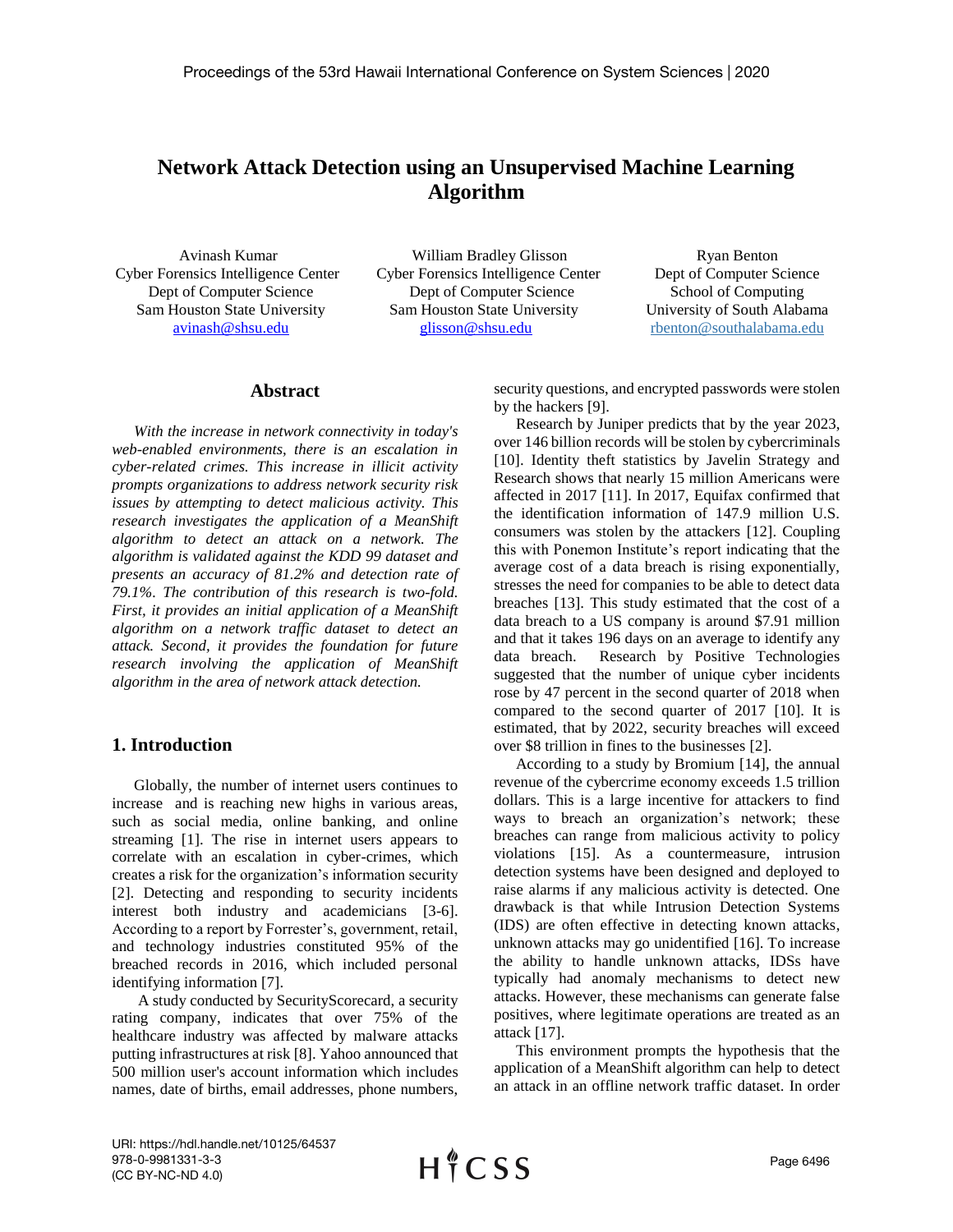to address this hypothesis, the following research questions are derived:

- 1. Can the MeanShift algorithm detect an attack in an offline network traffic dataset?
- 2. What is the MeanShift algorithm detection rate?
- 3. What is the MeanShift algorithm accuracy rate?

 The remaining of the paper is organized as follows. Section two presents relevant research in the field of network forensics analysis. Section three describes the research methodology. Section four discusses the result and findings. Section five draws conclusions, and section six proposes future research.

## **2. Literature Review**

Intrusion detection systems collect network traffic and store it in a repository which can be further used for network forensic analysis [18]. Network forensics systems are designed to analyze large volumes of network traffic data, which includes log files from sources like routers, servers, and switches [19]. There are various operational and cost overheads associated with these systems [20]. From an operational perspective, human intervention is required at each and every step. Operational cost is also visible from a data storage viewpoint; log files can become very difficult to manage as volume increases. Increased storage requirements introduce additional cost as this prompts the need for organizations to acquire additional storage and processing resources.

Gogoi et al. [21] performed a literature analysis investigating various existing machine learning approaches and the ability to detect attacks in network traffic data using unsupervised and supervised learning approaches. Their analysis indicates that unsupervised learning has a higher detection rate than supervised learning; however, the results of their analysis indicates that they are prone to a high false-positive rate.

Mukkamala et al. [22] apply an artificial intelligence technique that involves the Artificial Neural Network (ANN) and the Support Vector Machine (SVM) algorithms to detect a network traffic attack. Both SVM and ANN achieved accuracies better than 99%. The SVM had slightly higher performance, although not statistically significant. However, the SVM was significantly faster than the ANN. For training the SVM training took 52 seconds to 211 seconds versus the ANN requiring 30 minutes to 38 minutes For testing, the SVM took 1 second to 16 seconds while the ANN again took over 30 minutes. In addition to comparing the performance of the SVMs and ANNs , they ranked the input features by applying feature selection approach. The authors argue that the ranking of input features helps to eliminate insignificant inputs, which further

simplifies the problem and results in similar detection accuracy.

Peddabachigari et al. [23] implement Support Vector Machine (SVM) and Decision Trees algorithms for intrusion detection. The authors propose a hybrid intrusion detection model (DT-SVM), where the SVM augmented the input data with the predictions of the DT. They also propose an ensemble approach using Decision Tree, SVM, and DT-SVM. Their experimental result indicates that the Decision Trees has a better or equal performance when compared to SVM and DT-SVM; the ensemble method had the best overall results.

Abadeh et al. [24] propose a parallel genetic local search algorithm to detect intrusive behavior. At the same time, it efficiently reduces the false positives in the network intrusion detection system. Their algorithm divides the global population into subpopulations, and each subpopulation is assigned a separate processor. In addition to that, each subpopulation consists of an identical class that is comprised of fuzzy rules where they evolve independently using the proposed algorithm. Their experimental result indicates that the proposed algorithm is able to increase the detection rate to 96.3 percent and reduce the false alarm rate to 0.29 percent in an intrusion detection system.

Zhang et al. [25] propose an approach to handle imbalanced intrusions in a network intrusion detection system by applying the random forest algorithm. Their experiment involved the down sampling of the original dataset by randomly selecting ten percent of Normal and Denial of Service (DOS) classes to make it balanced. They have compared the performance of a random forest algorithm on balanced and original datasets, and the result indicated improvement in reducing the overall error rate from 1.92 percent in the original dataset to 0.05 percent in the balanced dataset.

Lee et al. [26] propose a data mining framework to detect an attack in an intrusion detection system. They have first applied data mining algorithm to compute frequent patterns, extract features, and then applied classifiers on the extracted features to construct a detection model. In addition to that, they have built classification models using different feature sets. The different classification models consist of a time-based traffic model to detect DOS and Probe attacks, a hostbased traffic model to detect slow Probe attacks, and a content model to detect R2L and U2R attacks. Their experimental result indicates that the proposed model was able to detect new Probe and U2R attack types which were not there in the training dataset with 96.7 percent and 81.8 percent accuracy.

Patil et al. [27] propose a hybrid model with Fuzzy C-Means clustering and Hidden Markov Model to identify intruder activity. Their approach is based on the assumption that intruder activity patterns will be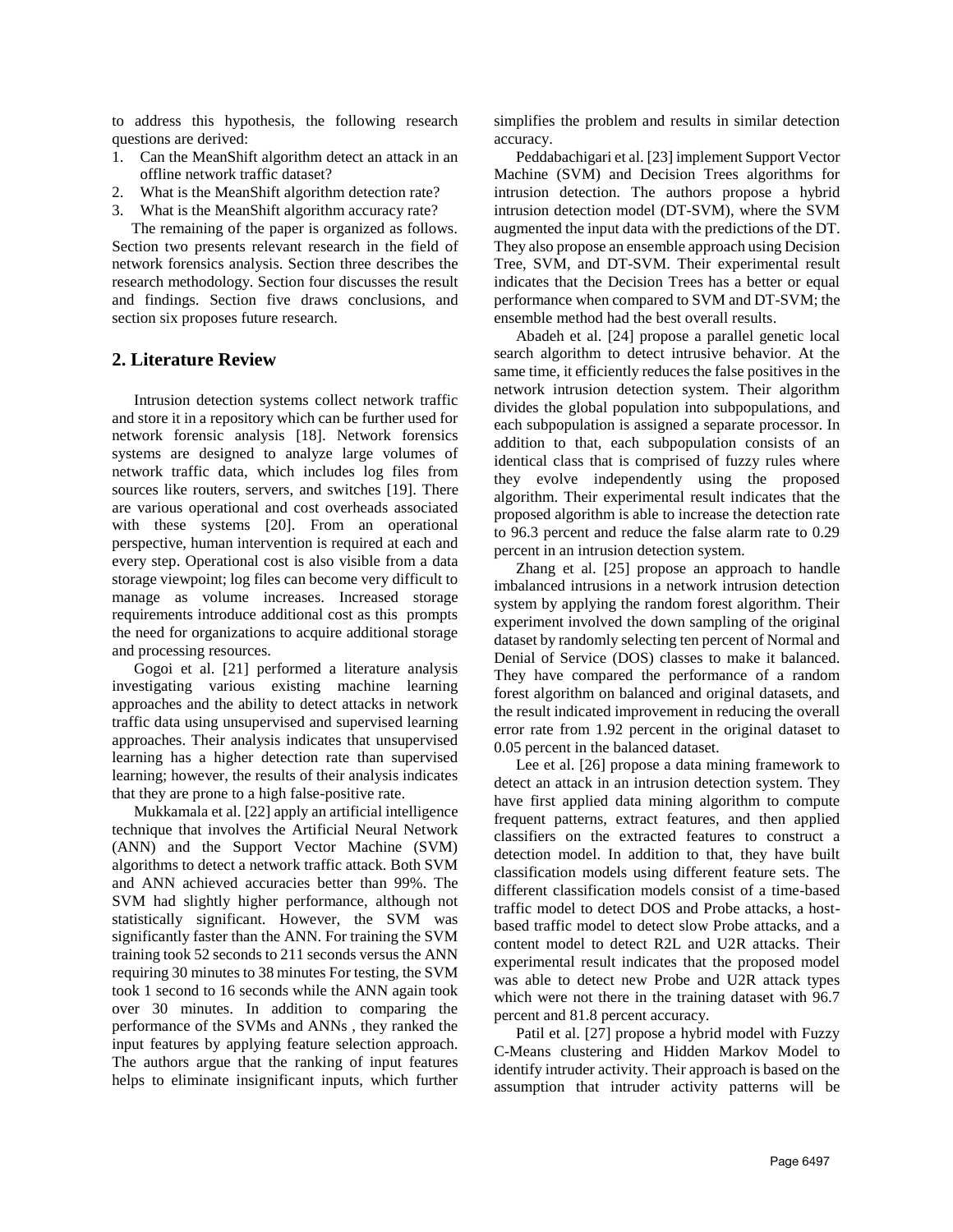different than normal usage patterns. Chandrashekhar et al. [28] propose a hybrid model involving Fuzzy C-Means clustering, Fuzzy Neural network, and Radial Bias Function (RBF) to detect an attack in an intrusion detection system. The proposed model was applied to different types of attacks such as Probe, Denial of Service (DOS), Remote to Local (R2L), and User to Root (U2R) and they found that the model attained 99% accuracy for DOS attack and above 97% for Probe, R2L, and U2R. Eesa [29] applies a combination of feature selection methods based on Cuttlefish Algorithm (CFA) and Decision Tree (DT) as a classifier to detect an attack in intrusion detection systems. Their model's detection rate is more than 90 percent when the number of features is less than or equal to 20. However, their detection rate is less than 80 percent as the number of features increased to 25.

 Li [30] proposed a Genetic Algorithm (GA) for network intrusion detection systems. Their approach uses both spatial and temporal information of network connections that helps in identifying a complex anomaly in a network. They have proposed an architecture to apply a GA into intrusion detection and also addressed the factors affecting the Genetic Algorithm. However, the attack detection rate was not provided. Lisehroodi et al. [31] propose a hybrid learning approach involving an Artificial Neural Network (ANN) Multi-Layer Perceptron (MLP) and K-Means clustering to develop an advanced network intrusion detection system. Their hybrid model has achieved an attack detection rate of 99 percent. Dhanabal et al. [32] perform an analysis of NSL-KDD [33] dataset by applying machine learning classification algorithms such as Naïve Bayes, J48, and Support Vector Machine (SVM). The result of their analysis shows that J48 performed the best among all with a detection rate exceeding 97 percent for all attack types while the Naïve Bayes performed the least with a detection rate around 74 percent.

 Ingre et al. [34] apply an Artificial Neural Network (ANN) to the NSL-KDD dataset to measure the performance. Their analysis involved both the binary class and the five-class classification from the dataset. Their approach achieves detection rate exceeding 81 percent and 79 percent for the intrusion detection and attack type classification type. Pajouh et al. [35] propose a two-tier classification model which combines a family of classifiers such as Naïve Bayes, KNN, and Linear Discriminant Analysis to reduce the dimension in the NSL-KDD dataset. Their model achieved low computation time and provided a better detection rate particularly for the close to normal attack types which are hard to detect such as User to Root (U2R) and Remote to Local (R2L).

 Ranjan et al. [36] apply K-medoids method of clustering to overcome the limitations of the K-Means

clustering algorithm in an intrusion detection system. The authors have improved the K-Means algorithm implementation by overcoming various disadvantages like centroid dependency and the number of cluster dependency. Their result indicates a detection rate of more than 90 percent; however, according to the authors, the detection rates for Probe and User to Root attack can be further enhanced by applying efficient clustering approaches.

 There is ample research applying various machine learning algorithms for offline intrusion detection evaluation. However, minimal academic research takes into consideration the application of MeanShift algorithm for offline intrusion detection evaluation.

## **3. Methodology**

A controlled experiment, as defined by Shadish et al. [37], was utilized to test the hypothesis that a MeanShift algoritm can detect attacks within an offline network traffic dataset. For the purpose of this research, the MeanShift algorithm is applied to the KDD 99 dataset. According to Ozgur et al. [38], this dataset is widely used in machine learning and intrusion detection systems research. Hence the KDD dataset was selected for this research based on the use of the dataset in numerous publications and author access to the dataset.

## **3.1. KDD 99 Dataset**

Stolfo et al. [39] prepared this dataset, which is based on the 1998 DARPA intrusion detection evaluation program. DARPA in agreement with MIT Lincoln Laboratory created this dataset by simulating a U.S. Air Force local area network for the purpose of network intrusion detection evaluation program. This dataset consists of TCP dump data. The local area network was attacked from outside by various attacks. This dataset consists of seven weeks of training data and two weeks of test data. The training dataset consists of 4,895,000 connection records which were processed out of four gigabytes of compressed TCP dump where each connection is 100 bytes. Two weeks of test data consist of 1,998,760 connection records. Here, the connection is defined as the sequence of TCP packets, which flows from source to target IP addresses and vice versa.

The training dataset and test dataset are from different probability distributions. The test dataset has an additional fourteen (14) attack types which are not in the training dataset. Each of the connections consists of forty-one (41) features and is labeled as either normal or a specific attack type. Also, the attributes, which fall into three major groups, are composed of either discrete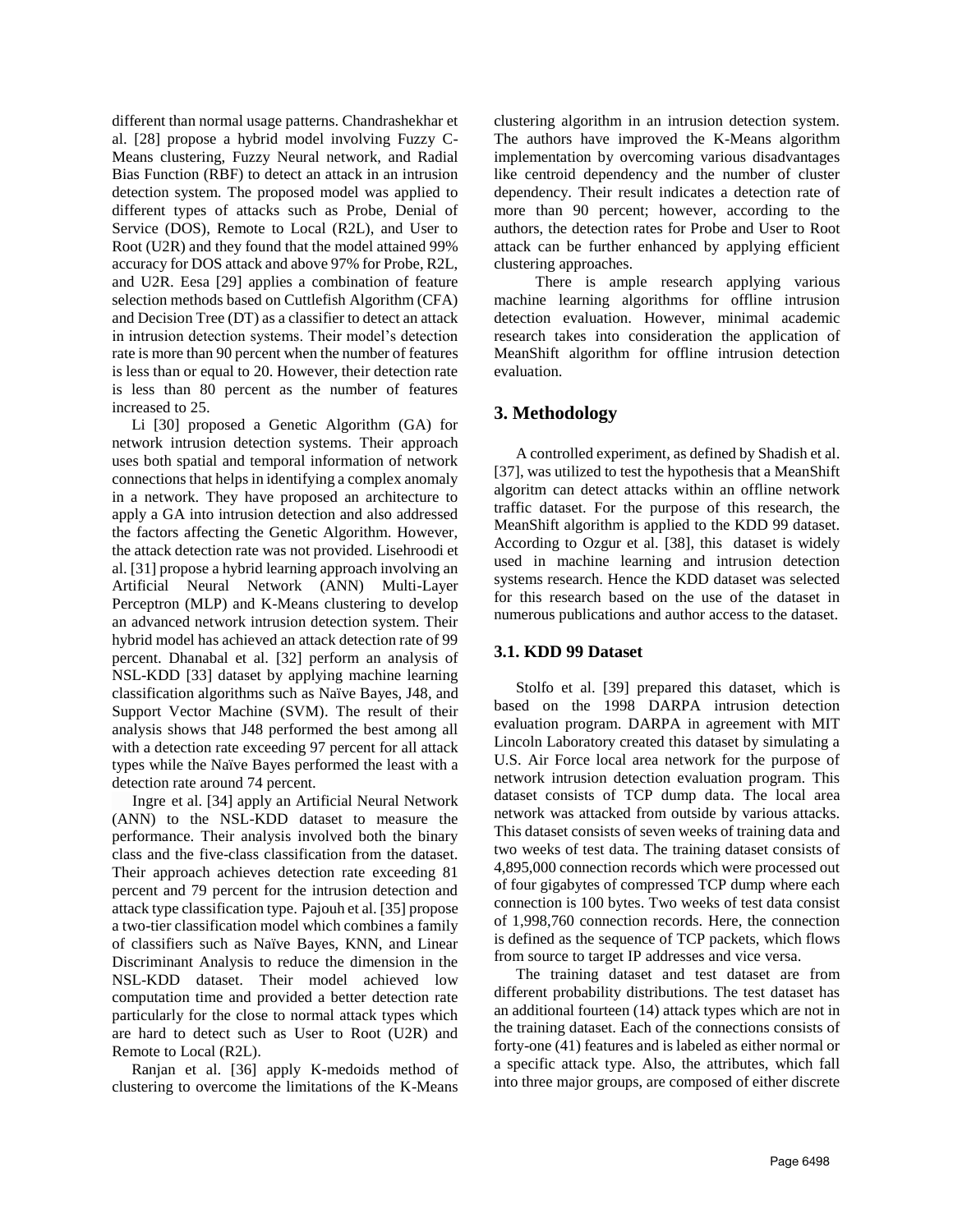or continuous values. The first group contains the features of a network connection such as prototype, service, and duration, number of bytes from target and source IP addresses, and flags. The second group contains the content features of a network connection, and the third group contains the statistical features of network connections.

There are twenty-two (22) different types of attacks in the KDD 99 dataset. These attack types fall into four main categories as follows:

- **1. Denial of Service Attack (DOS) [40]:** It is an attack in which an attacker floods the host machine with superfluous requests which makes it difficult for the host to fulfill a legitimate request.
- **2. Remote to Local Attack (R2L) [41]:** This is an attack in which an attacker tries to access the machine over the internet by sending the packets in order to expose the vulnerabilities to gain local user privilege on that machine. There are various ways such as sendmail, guest, phf, xlock, to achieve this attack.
- **3. User to Root Attack (U2R) [42]:** This attack tries to gain access to the machine as a normal user by performing various techniques such as social engineering, sniffing passwords, or a dictionary attack. Once the attack is successful, attackers typically attempt to gain the root user access.
- **4. Probing Attack (Probe) [43]:** It is an attack in which an attacker tries to identify the vulnerabilities or weaknesses in a network in order to compromise the network. There are various tools to perform network scan such as Nmap, port sweep, mscan, etc. to expose the network vulnerabilities.

Table 1 provides the list of attack types in the KDD dataset along with their category. Table 2 provides the features available in KDD 99 dataset along with the type of data they can hold.

| <b>Attack Category</b> | <b>Types of Attacks</b>                               |  |
|------------------------|-------------------------------------------------------|--|
| <b>DOS</b>             | Land, Back, Neptune, Pod,                             |  |
|                        | Smurf, Teardrop                                       |  |
| R2L                    | Ftp Write, Guess Passwd,<br>IMAP, multihop, PHF, Spy, |  |
|                        | Warezclient, Warezmaster                              |  |
| U2R                    | Perl, Buffer Overflow, Module                         |  |
|                        | Load, Rootkit                                         |  |
| <b>Probe</b>           | Ip-sweep, Nmap, Port Sweep,                           |  |
|                        | Satan                                                 |  |

**Table 1: List of attacks by categories**

A discrete data type can hold only integer values, while continuous data type can hold any numerical values [44]. For example, the number of professors in a university will be discrete because there cannot be half professor. However, a professor's height will be continuous, i.e., not only certain fixed integer values.

| Table 2: List of features and their data type |  |  |
|-----------------------------------------------|--|--|
|-----------------------------------------------|--|--|

| <b>Feature Name</b>         | Data Type  |  |
|-----------------------------|------------|--|
| duration                    | continuous |  |
| protocol_type               | discrete   |  |
| service                     | discrete   |  |
| flag                        | discrete   |  |
| src_bytes                   | continuous |  |
| dst_bytes                   | continuous |  |
| land                        | discrete   |  |
| wrong_fragment              | continuous |  |
| urgent                      | continuous |  |
| hot                         | continuous |  |
| num_failed_logins           | continuous |  |
| logged_in                   | discrete   |  |
| num_compromised             | continuous |  |
| root_shell                  | continuous |  |
| su_attempted                | continuous |  |
| num_root                    | continuous |  |
| num_file_creations          | continuous |  |
| num_shells                  | continuous |  |
| num_access_files            | continuous |  |
| num_outbound_cmds           | continuous |  |
| is_host_login               | discrete   |  |
| is_guest_login              | discrete   |  |
| count                       | continuous |  |
| srv_count                   | continuous |  |
| serror_rate                 | continuous |  |
| srv_serror_rate             | continuous |  |
| rerror_rate                 | continuous |  |
| srv_rerror_rate             | continuous |  |
| same_srv_rate               | continuous |  |
| diff_srv_rate               | continuous |  |
| srv_diff_host_rate          | continuous |  |
| dst_host_count              | continuous |  |
| dst_host_srv_count          | continuous |  |
| dst_host_same_srv_rate      | continuous |  |
| dst_host_diff_srv_rate      | continuous |  |
| dst_host_same_src_port_rate | continuous |  |
| dst_host_srv_diff_host_rate | continuous |  |
| dst_host_serror_rate        | continuous |  |
| dst_host_srv_serror_rate    | continuous |  |
| dst_host_rerror_rate        | continuous |  |
| dst_host_srv_rerror_rate    | continuous |  |

#### **3.2. MeanShift Clustering Algorithm**

MeanShift algorithm is a sliding-window-based algorithm which tries to find the dense areas in a dataset [45]. This algorithm is also called a nonparametric clustering technique which doesn't need to know the number of clusters in advance, and it doesn't put a restriction on the shape of the cluster. It is a centroid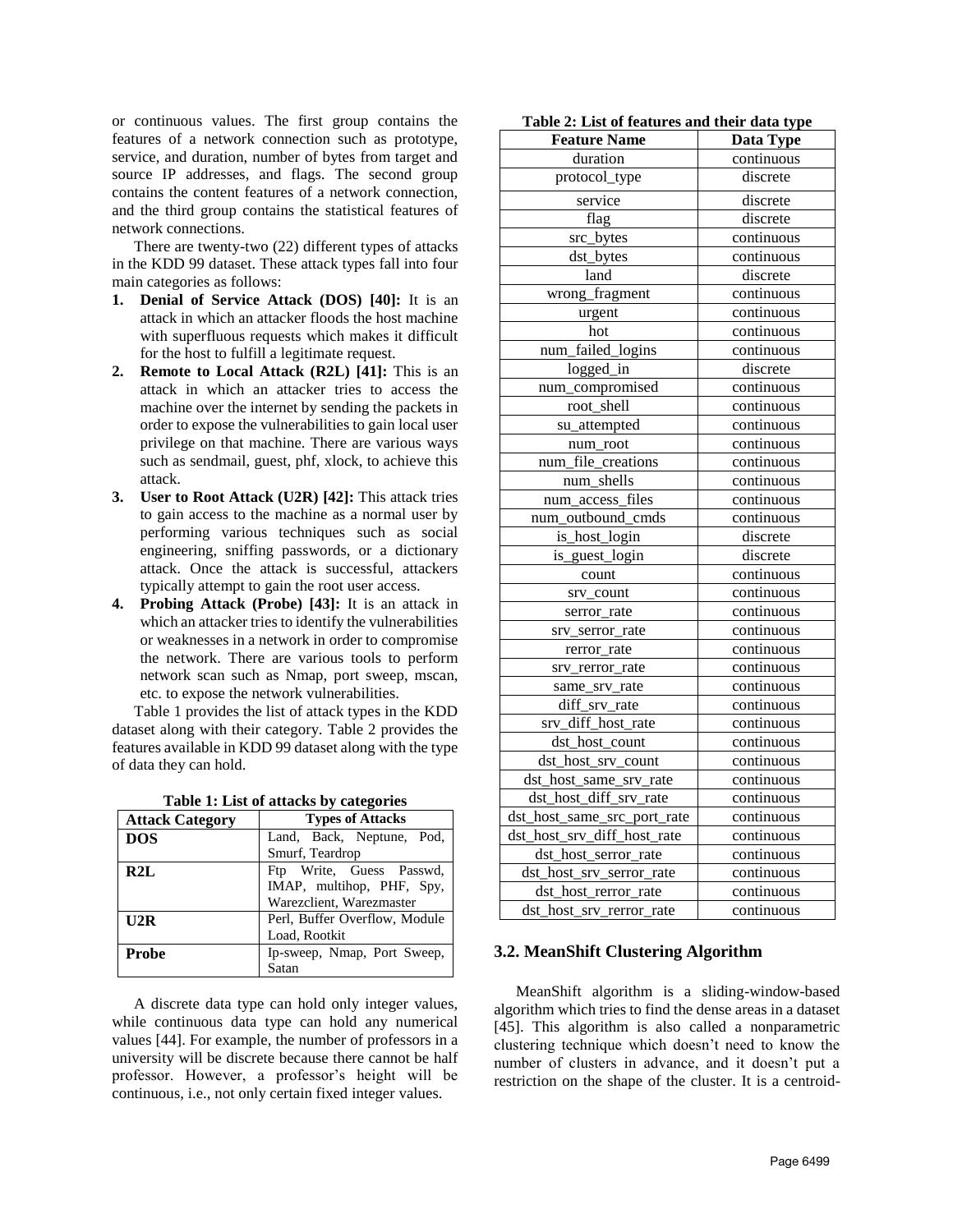based algorithm where the main purpose is to find the center of each group in the dataset. The center of each group is updated by calculating the mean of all data points in the sliding window until convergence is met.

Given a set of *n* data points  $x_i$ ,  $i = 1,..., n$  on a *d*dimensional space  $R^d$ , the MeanShift algorithm works as follows:

- 1. MeanShift algorithm works as a circular sliding window having the center of the window at any random data point selected from the set of points and radius *k* as the kernel*.* MeanShift involves shifting the kernel to a high-density area in each iteration until convergence.
- 2. In every iteration, the sliding window is shifted towards the higher density region by changing the center to the mean of the points within that window.
- 3. This process of shifting the sliding window continues until there is no more movement in the sliding window.
- 4. The steps above are repeated with multiple sliding windows in the dataset moving towards the highdensity area until convergence.

This process discovers the clusters in the dataset with their individual cluster centers, also called cluster centroids [45]. Algorithm 1 illustrates the steps involved in the MeanShift algorithm implemented in this project, which is explained by Cheng [45].

#### **Algorithm 1: MeanShift Clustering Algorithm**

*Given a set* of *n connections*  $x_i$ ,  $i = 1,..., n$  on a *ddimensional space Rd.* 

- *1. Initialize the random seed.*
- *2. Initialize the window.*
- *3. Find the centroid of the window by using the following equation.*

$$
Mean = \frac{1}{N} \sum_{j=1}^{N} (connection_j)
$$

*4. Shift the window towards the new centroid. Repeat the window initialization until convergence.*

There are a couple of advantages of MeanShift algorithm [45]. Most importantly, it is an applicationindependent data analysis tool that can be applied in a wide array of application areas. The shape of the clusters is also not fixed, which is very important because it can be applied to any unknown datasets. This algorithm is also capable of handling any number of features in a dataset, which makes it very useful for an environment having multiple features. Finally, the MeanShift algorithm automatically computes the total number of clusters based on the density of the data.

#### **3.3. Data Preprocessing**

The research involves the dataset preprocessing followed by data normalization. The 10% KDD 99 dataset contains forty-one (41) attributes, which falls under continuous and discrete data type. For example, the protocol\_type feature of the dataset is having values like TCP, UDP, and ICMP. This research uses only thirteen attributes out of all the attributes present in the dataset because Eldos et al. [46] proposed that not all the attributes are significant. They have identified that only thirteen attributes are significant. Those attributes are protocol\_type, service, flag, src\_bytes, dst\_bytes, wrong\_fragment, logged\_in, num\_compromised, is\_guest\_login, count, srv\_count, dst\_host\_srv\_count, and dst\_host \_same\_src\_port\_rate respectively. The reduced number of attributes are considered more relevant to the data, which likely will lead to a decrease in the dataset noise. This reduction can potentially enhance detection rate and accuracy.

## **3.4. Data Normalization**

Data normalization is the next step after the data preprocessing process. It is necessary to normalize the dataset to reduce the chance that one feature will dominate the others in the distance calculation. Algorithm two, which was used previously in the evaluation of K-Means clustering for intrustion detection, will be used to normalize the dataset before applying MeanShift algorithm [47] .

#### **Algorithm 2: Normalization Algorithm**

*Find the mean of each connection record using the equation given below.*

$$
mean = \frac{1}{N} \sum_{j=1}^{N} (connection_j)
$$

1. *Find the standard deviation from all the connection records using the equation given below*.

$$
std = \left(\frac{1}{N-1}\sum_{j=1}^{N} (connection_j - mean)^2\right)^{1/2}
$$

*2. Replace every connection record by the new record by using the below equation.*

 $new$  connection  $=$ old connection – mean  $\mathsf{c} \mathsf{d}$ 

#### **3.5. Research Scope**

This research involves the application of MeanShift algorithm to detect an attack in KDD 99 dataset. The ability of the proposed algorithm to detect an attack is solely tested on the KDD 99 dataset. The normalization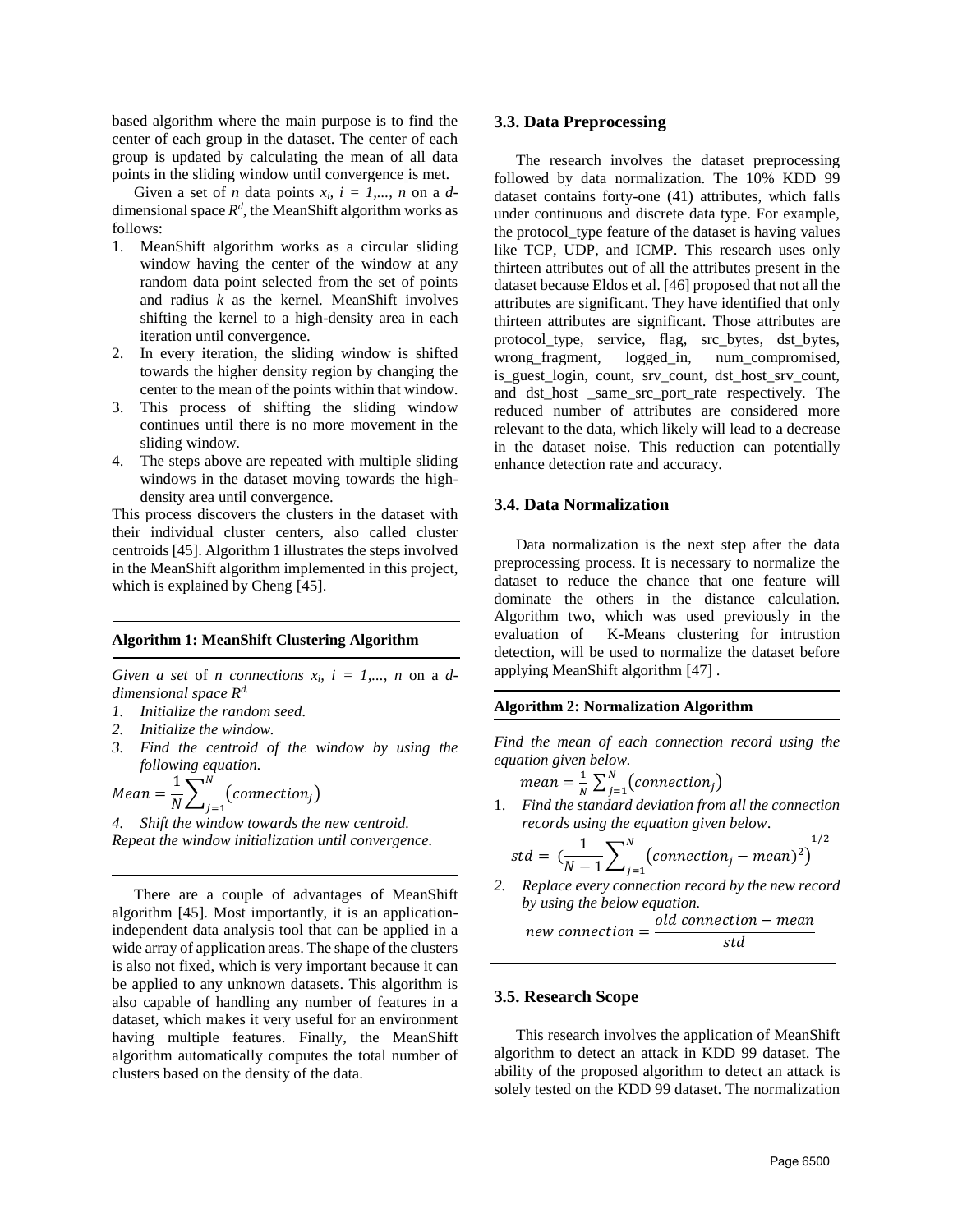technique applied in this research may show different results on other datasets. In addition, the application of other normalization approaches to this dataset is considered out of scope for this research.

#### **3.6.Controlled Experiment**

The experiment to test the effectiveness of MeanShift algorithm to detect an attack in KDD 99 dataset involved the setting up of an environment that comprised of the following components.

- **1. Python 2.7.0 [47]:** A high-level and interpreted programming language that contains a machine learning library that helps in the efficient implementation and execution of code.
- **2. Scikit-learn 0.21.1 [48]:** It is a free, open-source machine-learning library built on top of Python programming language. This library consists of algorithms such as clustering, classification, and regression.
- **3. Numpy 1.16.4 [49]:** It is a python library, which has inbuilt support for high dimensional matrices, arrays, and mathematical functions that operate on matrices and arrays.
- **4. Matplotlib 3.0.3 [50]:** A python library used to create plots and diagrams.

The experiment starts with the data preprocessing, followed by the data normalization and the generation of a class label of each connection record of the dataset. Then, the normalized KDD 99 training dataset was provided as an input to the MeanShift algorithm. The algorithm generates two clusters with their individual cluster centers. This step is followed by the generation of a cluster label of each connection record using the computed cluster centers. Once the cluster label is generated, the confusion matrix is generated from the cluster labels and the class labels of each connection records. Based on the confusion matrix, detection rate, and detection accuracy are calculated. The above steps are performed using the scikit-learn library.

#### **4. Results and Analysis**

This experiment involves two phases, which are the clustering phase, followed by finding the performance of the algorithm. In the clustering phase, MeanShift algorithm is applied on the 10% normalized KDD 99 dataset to find the clusters. The second phase of the algorithm provides the effectiveness of the MeanShift algorithm in terms of detection rate and detection accuracy. Detection rate and detection accuracy will help in evaluating the performance of the MeanShift algorithm by providing the percentage of intrusions detected and the number of erroneous classifications. As used and explained by Nalavade et al. [51], the following metrics are used to evaluate the performance of the MeanShift algorithm.

- 1. **False Positive (FP):** This is when an intrusion detection system signals an alarm even though no attack has taken place in reality.
- 2. **False Negative (FN):** FN occurs when an intrusion detection system fails to detect an actual attack.
- 3. **True Positive (TP):** TP is considered as the genuine attack detected by an intrusion detection system.
- 4. **True Negative (TN):** TN is a case when there is no attack and no alarm raised by the intrusion detection system.
- 5. **False Alarm Rate (FAR):** FAR is defined as the total number of normal connections detected as an attack divided by the total number of normal connections.
- 6. **Detection Rate (DR)**: DR is calculated by dividing the total model count of intrusions detected by the total number of intrusions present in the dataset.
- 7. **Accuracy:** Accuracy is defined as the sum of TP and TN divided by the sum of TP, TN, FP, and FN. Figure 1 shows the distribution of normal connections in the KDD 99 dataset after applying the principal component analysis. This analysis helps to reduce the dimension of the large dataset by keeping the majority of the information in the dataset [52]. Reducing the dimensionality from the dataset will make the dataset easier to visualize.



Figure 2 shows the distribution of major attack types in KDD 99 dataset, which is also visualized after applying the principal component analysis. Figure 3 illustrates the clustering of the MeanShift algorithm on the KDD 99 dataset. The application of this algorithm generated two clusters with the cluster centers marked as a circle in Figure 3.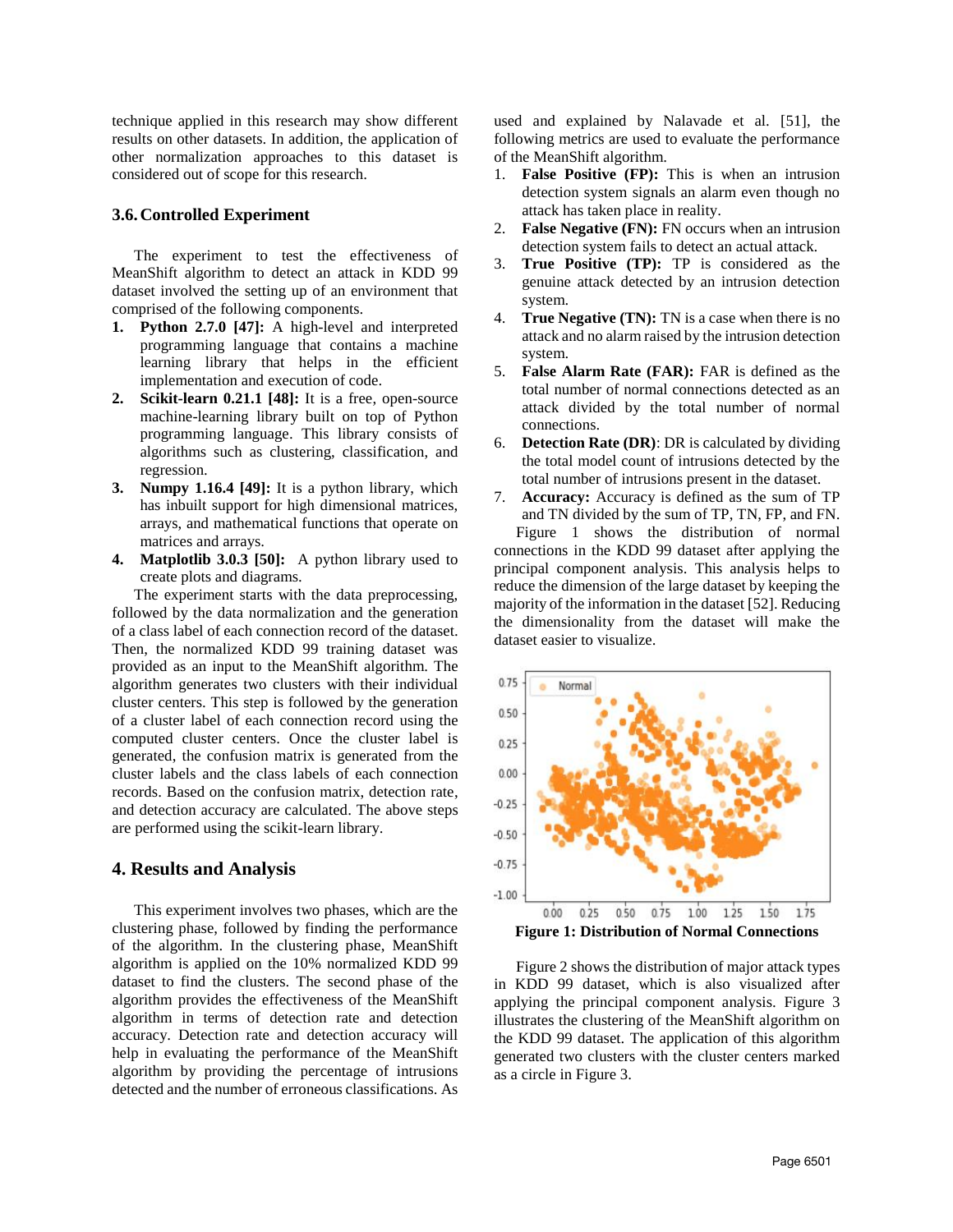

Looking at the cluster plot, it can be analyzed that the data points in green have the majority of data and vice-versa. There are some attack connections which are clustered together with the normal data connections. Particularly, the User to Root (U2R) and Remote to Local (R2L) attack types. Since the algorithm has detected the DOS with the maximum rate among all the attack types, the data points in blue are mostly Denial of Service (DOS) attack.



Figure 4 shows the detection rate and detection accuracy of the MeanShift algorithm. The histogram depicts the detection rate and detection accuracy, respectively. The algorithm was able to detect an attack in a dataset with a detection rate of 79.1 percent. The detection accuracy was 81.2 percent. This result was obtained with a bandwidth value of four in the MeanShift algorithm. Figure 5 shows the performance of MeanShift algorithm to detect attacks in the KDD 99 dataset.

The algorithm performance has a recall value close to one and False Negative value close to zero. Precision value is close to 0.75, while True Negative and False Positive values are close to 0.2 and 0.25, respectively. The True Positive value is 0.63.



Normal connections have a detection rate of 99.9 percent. Denial of Service (DOS) has a detection rate of 72.6 percent. However, the algorithm couldn't detect the Remote to Local (R2L) and User to Root (U2R) attacks. The detection rate for the Probe attack was 6.5 percent. Figure 6 shows the performance of MeanShift algorithm in terms of detection accuracy in the KDD 99 dataset.



**Figure 5: Performance Evaluation of MeanShift Algorithm**



Table 3 summarizes the unsupervised learning algorithm performance comparison data for MeanShift,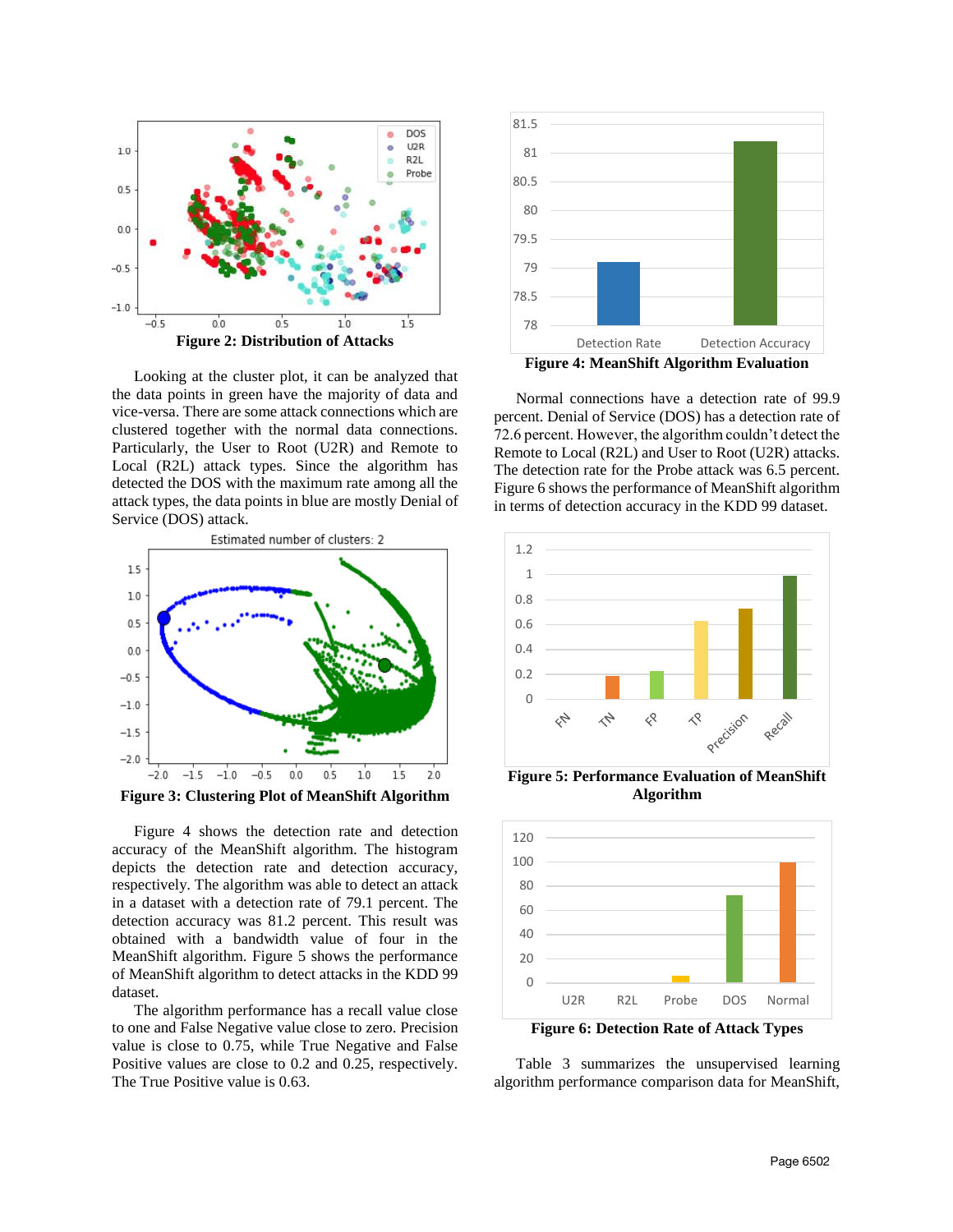K-Means, and Fuzzy C-Means. The performance of the MeanShift algorithm is better than K-Means and is just below the Fuzzy C-Means in terms of detection accuracy. In addition to detection accuracy, the detection rate of the MeanShift algorithm is lower than the K-Means algorithm.

However, the benefit of a MeanShift algorithm is that it can automatically detect dataset clusters based on data density minimizing the occurrence of empty clusters impacting data analysis. The detection rate and detection accuracy of the MeanShift algorithm could have been impacted by the normalization technique that was implemented. Hence, the algorithm can potentially be improved by implementing other normalization and transformation techniques such as min-max normalization and decimal scaling. The feature selection implemented in this experiment could impact detection and accuracy rates. Potential improvements in performance will investigate the impact of different feature selections.

| <b>Unsupervised</b><br><b>Algorithm</b> | <b>Detection</b><br>Rate | <b>Detection</b><br><b>Accuracy</b> |
|-----------------------------------------|--------------------------|-------------------------------------|
| MeanShift                               | 79.1%                    | 81.2%                               |
| K-Means [36]                            | 82.3%                    | 77.2%                               |
| Fuzzy C-Means [36]                      | 84.6%                    | 82.1%                               |

**Table 3: Performance Comparison**

## **5. Conclusion**

This research implements a MeanShift algorithm to detect an attack in a network traffic dataset. The experiment is comprised of two phases, which are clustering and performance evaluation. The clustering phase uses a normalized 10% KDD 99 training dataset, which consisted of 494,021 connection records. The application of a MeanShift Algorithm on this normalized dataset produced two clusters. The performance evaluation phase determines the effectiveness of MeanShift Algorithm in detecting an attack in network traffic dataset.

 The performance of MeanShift algorithm is evaluated using two metrics. These metrics are detection rate and detection accuracy, respectively. The results answer three research questions. First, the MeanShift algorithm can detect an attack in a network traffic dataset. Second, the detection rate of the MeanShift Algorithm is 79.1 percent. Third, the detection accuracy of the MeanShift Algorithm is 81.2 percent. Hence, the results from this research support the hypothesis that the MeanShift algorithm can detect an attack in a network traffic dataset. Further analysis of the detection rate of individual attack types reveals that the detection rate was 72.6 percent for DOS. The MeanShift algorithm detection rate for a probing attack was only 6.5 percent.

In addition, the analysis also indicates that the MeanShift algorithm did not detect the R2L and U2R attack types.

## **6. Future Work**

Future work will investigate the improvement of the performance of the MeanShift Algorithm on Remote to Local and User to Root attack types. This algorithm will be applied to other intrusion data sets to examine the performance of the proposed MeanShift algorithm.

Future work will also investigate the application of the MeanShift algorithm model in live network environments to detect attacks. Investigating the scalability and adaptability of MeanShift algorithm towards varying sizes and distributions of datasets will be an area of further research. A hybrid model using a K-Means Algorithm and a MeanShift algorithm will be developed and tested on the KDD 99 dataset to explore improving detection accuracy.

 This work will also take into consideration cost factors, like developmental and operational, along with impact probability and cost that are associated with attack detection. A weighting system will be developed and implemented to assist in assessing the overall impact of individual factors and groups of factors. Depending on the cost for each factor, an algorithm will be developed that takes into account each factor's cost and probability. If developmental and operational costs are too high, the algorithm can remove individual factors from the intrusion detection equation. On the other hand, if the probability and impact of a successful attack are high, the factor can be assigned a higher weight. The implementation of this solution will be virtualized.

## **7. References**

[1] Team, H. *Internet Stats & Facts for 2019*. 2018. Internet Stats & Facts for 2019. Date of Last Access: 06/15.

[2] Juniper Research. *Cybercrime & Data Breaches to Cost Businesses \$8 Trillion Over the Next 5 Years*. 2017. [https://www.juniperresearch.com/press/press](https://www.juniperresearch.com/press/press-releases/cybersecurity-data-breaches)[releases/cybersecurity-data-breaches.](https://www.juniperresearch.com/press/press-releases/cybersecurity-data-breaches) Date of Last Access: 06/15.

[3] Grispos, G., W.B. Glisson, and T. Storer, *How Good is Your Data? Investigating the Quality of Data Generated During Security Incident Response Investigations.* arXiv preprint arXiv:1901.03723, 2019.

[4] Grispos, G., W.B. Glisson, D. Bourrie, T. Storer, and S. Miller, *Security incident recognition and reporting (SIRR): an*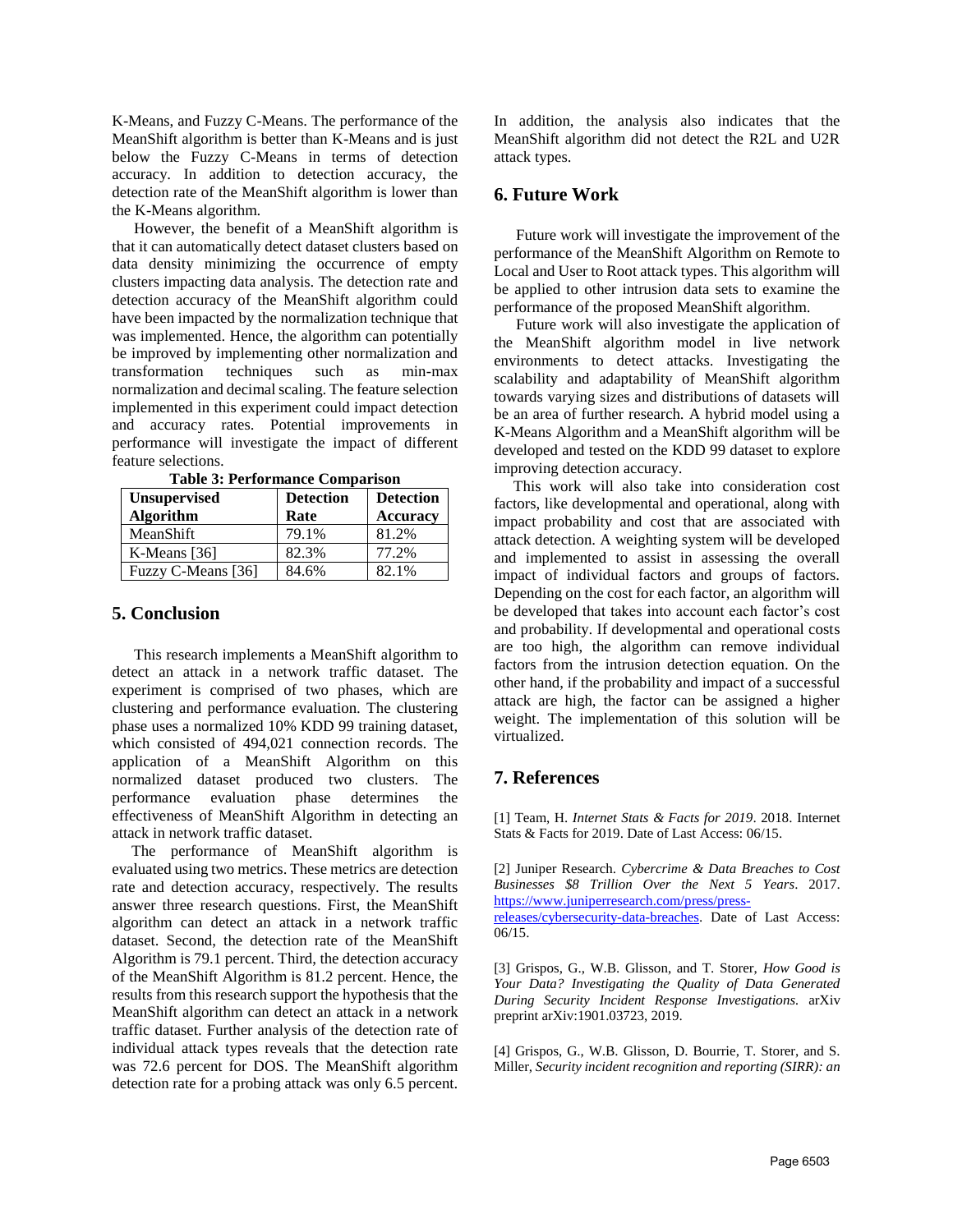*industrial perspective.* arXiv preprint arXiv:1706.06818, 2017.

[5] Grispos, G., W.B. Glisson, and T. Storer, *Enhancing security incident response follow-up efforts with lightweight agile retrospectives.* Digital Investigation, 2017. **22**: p. 62-73.

[6] Watts, T., R. Benton, W. Glisson, and J. Shropshire. *Insight from a Docker Container Introspection*. in *Proceedings of the 52nd Hawaii International Conference on System Sciences*. 2019.

[7] Vigliarolo, B. *Forrester: What can we learn from a disastrous year of hacks and breaches?* 2017. [https://www.techrepublic.com/article/forrester-what-can-we](https://www.techrepublic.com/article/forrester-what-can-we-learn-from-a-disastrous-year-of-hacks-and-breaches/)[learn-from-a-disastrous-year-of-hacks-and-breaches/.](https://www.techrepublic.com/article/forrester-what-can-we-learn-from-a-disastrous-year-of-hacks-and-breaches/) Date of Last Access:

[8] SecurityScorecard. *Report Reveals Healthcare Industry Lacking in Basic Security Awareness Among Staff, Putting Entire Medical Infrastructure At Risk*. 2016. [https://www.prnewswire.com/news-releases/report-reveals](https://www.prnewswire.com/news-releases/report-reveals-healthcare-industry-lacking-in-basic-security-awareness-among-staff-putting-entire-medical-infrastructure-at-risk-300352485.html)[healthcare-industry-lacking-in-basic-security-awareness](https://www.prnewswire.com/news-releases/report-reveals-healthcare-industry-lacking-in-basic-security-awareness-among-staff-putting-entire-medical-infrastructure-at-risk-300352485.html)[among-staff-putting-entire-medical-infrastructure-at-risk-](https://www.prnewswire.com/news-releases/report-reveals-healthcare-industry-lacking-in-basic-security-awareness-among-staff-putting-entire-medical-infrastructure-at-risk-300352485.html)[300352485.html.](https://www.prnewswire.com/news-releases/report-reveals-healthcare-industry-lacking-in-basic-security-awareness-among-staff-putting-entire-medical-infrastructure-at-risk-300352485.html) Date of Last Access: 06/15.

[9] Perlroth, N. *Yahoo Says Hackers Stole Data on 500 Million Users in 2014*. 2016. [https://www.nytimes.com/2016/09/23/technology/yahoo](https://www.nytimes.com/2016/09/23/technology/yahoo-hackers.html)[hackers.html.](https://www.nytimes.com/2016/09/23/technology/yahoo-hackers.html) Date of Last Access: 06/15.

[10] Smith, S. *Juniper Research: Cybersecurity Breaches to Result in Over 146 Billion Records Being Stolen by 2023*. 2018. [https://www.businesswire.com/news/home/20180808005033/](https://www.businesswire.com/news/home/20180808005033/en/Juniper-Research-Cybersecurity-Breaches-Result-146-Billion) [en/Juniper-Research-Cybersecurity-Breaches-Result-146-](https://www.businesswire.com/news/home/20180808005033/en/Juniper-Research-Cybersecurity-Breaches-Result-146-Billion)

[Billion.](https://www.businesswire.com/news/home/20180808005033/en/Juniper-Research-Cybersecurity-Breaches-Result-146-Billion) Date of Last Access: 06/15.

[11] Weber, J. *Identity Fraud Hits All Time High With 16.7 Million U.S. Victims in 2017, According to New Javelin Strategy & Research Study*. 2018. [https://www.javelinstrategy.com/press-release/identity-fraud](https://www.javelinstrategy.com/press-release/identity-fraud-hits-all-time-high-167-million-us-victims-2017-according-new-javelin)[hits-all-time-high-167-million-us-victims-2017-according](https://www.javelinstrategy.com/press-release/identity-fraud-hits-all-time-high-167-million-us-victims-2017-according-new-javelin)[new-javelin.](https://www.javelinstrategy.com/press-release/identity-fraud-hits-all-time-high-167-million-us-victims-2017-according-new-javelin) Date of Last Access: 06/15.

[12] *Equifax Releases Updated Information on 2017 Cybersecurity Incident*. 2018. [https://www.equifaxsecurity2017.com/2018/03/01/equifax](https://www.equifaxsecurity2017.com/2018/03/01/equifax-releases-updated-information-2017-cybersecurity-incident/)[releases-updated-information-2017-cybersecurity-incident/.](https://www.equifaxsecurity2017.com/2018/03/01/equifax-releases-updated-information-2017-cybersecurity-incident/)  Date of Last Access: 06/15.

[13] Ponemon, L. *Calculating the Cost of a Data Breach in 2018, the Age of AI and the IoT*. 2018. [https://securityintelligence.com/ponemon-cost-of-a-data](https://securityintelligence.com/ponemon-cost-of-a-data-breach-2018/)[breach-2018/.](https://securityintelligence.com/ponemon-cost-of-a-data-breach-2018/) Date of Last Access: 06/15.

[14] Alexander, B., S. Haseeb, and A. Baranchuk, *Are implanted electronic devices hackable?* Trends in Cardiovascular Medicine, 2018.

[15] Hanna, S., L. Huang, E. Wu, S. Li, C. Chen, and D. Song. *Juxtapp: A scalable system for detecting code reuse among android applications*. in *International Conference on Detection of Intrusions and Malware, and Vulnerability Assessment*. 2012. Springer.

[16] Douligeris, C. and D.N. Serpanos, *Network security: current status and future directions*. 2007: John Wiley & Sons.

[17] Ilgun, K., R.A. Kemmerer, and P.A. Porras, *State transition analysis: A rule-based intrusion detection approach.* IEEE transactions on software engineering, 1995(3): p. 181-199.

[18] Palmer, G., *A road map for digital forensics researchreport from the first Digital Forensics Research Workshop (DFRWS).* Utica, New York, 2001.

[19] Garfinkel, S., *Network forensics: Tapping the internet.* IEEE Internet Computing, 2002. **6**: p. 60-66.

[20] Lunt, T.F., *A survey of intrusion detection techniques.* Computers & Security, 1993. **12**(4): p. 405-418.

[21] Gogoi, P., B. Borah, and D.K. Bhattacharyya, *Anomaly detection analysis of intrusion data using supervised & unsupervised approach.* Journal of Convergence Information Technology, 2010. **5**(1): p. 95-110.

[22] Mukkamala, S., G. Janoski, and A. Sung. *Intrusion detection: support vector machines and neural networks*. in *proceedings of the IEEE International Joint Conference on Neural Networks (ANNIE), St. Louis, MO*. 2002.

[23] Peddabachigari, S., A. Abraham, C. Grosan, and J. Thomas, *Modeling intrusion detection system using hybrid intelligent systems.* Journal of network and computer applications, 2007. **30**(1): p. 114-132.

[24] Abadeh, M.S., J. Habibi, Z. Barzegar, and M. Sergi, *A parallel genetic local search algorithm for intrusion detection in computer networks.* Engineering Applications of Artificial Intelligence, 2007. **20**(8): p. 1058-1069.

[25] Zhang, J. and M. Zulkernine. *Network Intrusion Detection using Random Forests*. in *Pst*. 2005. Citeseer.

[26] Lee, W. and S.J. Stolfo, *A framework for constructing features and models for intrusion detection systems.* ACM transactions on Information and system security (TiSSEC), 2000. **3**(4): p. 227-261.

[27] Patil, A.S. and D.R. Patil, *Offline Host Based Intrusion Detection based on Analysis of System Calls.*

[28] Chandrashekhar, A. and K. Raghuveer, *Fortification of hybrid intrusion detection system using variants of neural networks and support vector machines.* International Journal of Network Security & Its Applications, 2013. **5**(1): p. 71.